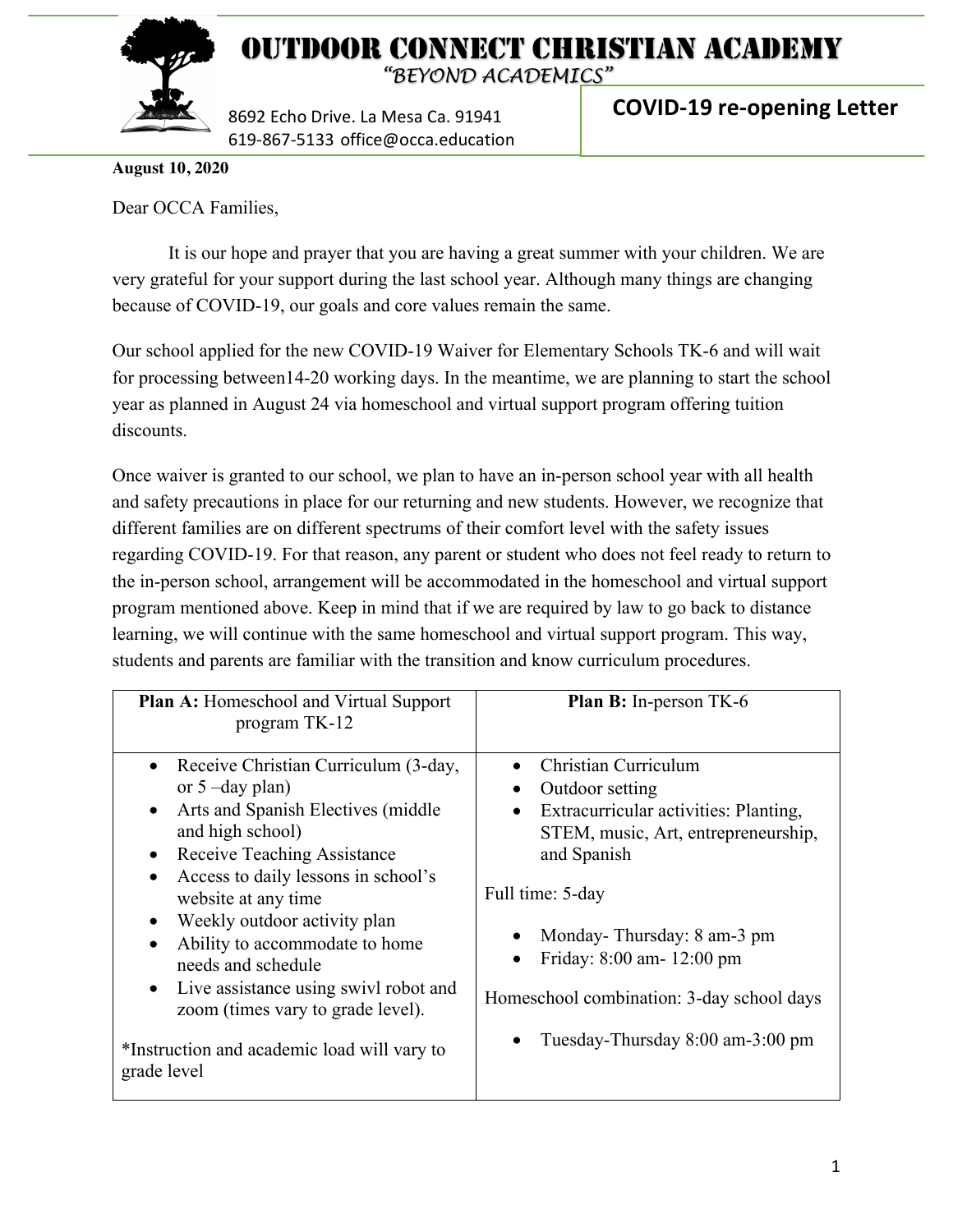# **Re-opening plan In-person**

#### **Sick teacher, staff, or student:**

In accordance with California Department of Public Health guidance, when a student, teacher, or staff member or a member of their household tests positive for COVID-19 and has exposed others at the school, we will implement the following steps:

1.In consultation with the local public health officials, our Administration will consider whether an entire school closure is necessary and the length of time of closure will be based on the risk level within the specific community as determined by a local public health officer.

2. In accordance with Federal, State and local guidance for isolation at home after close contact, the classroom or office where the COVID-19-positive individual was based will need to close temporarily for disinfection and cleaning.

3. Any person(s) having contacted a known COVID-19-positive individual at our campus will also be asked to isolate at home.

4. Areas of the school visited by the COVID-19-positive individual may need to be closed temporarily for cleaning and disinfection.

5. We will address any academic needs at this time and assess what changes, if any, need to be made.

#### **Protocol for parents**

Outdoor Connect Christian Academy will adhere to strict health and safety guidelines issued by the Federal Government, State Government, local government and recommendations from the Southeastern California Conference. These laws and guidelines will apply to all parents, teachers, students and adults attending and working on the campus.

Parents will be expected to check the temperature of their child before bringing their child to the campus and to confirm student wellness before leaving home. Parents are expected to NOT bring their child to school should they have a fever. Strict cooperation with the following is required by the State of California:

1. In-home temperature check. (To be done by parent at home)

2. Temperature check when a student arrives at school. (To be conducted by school staff)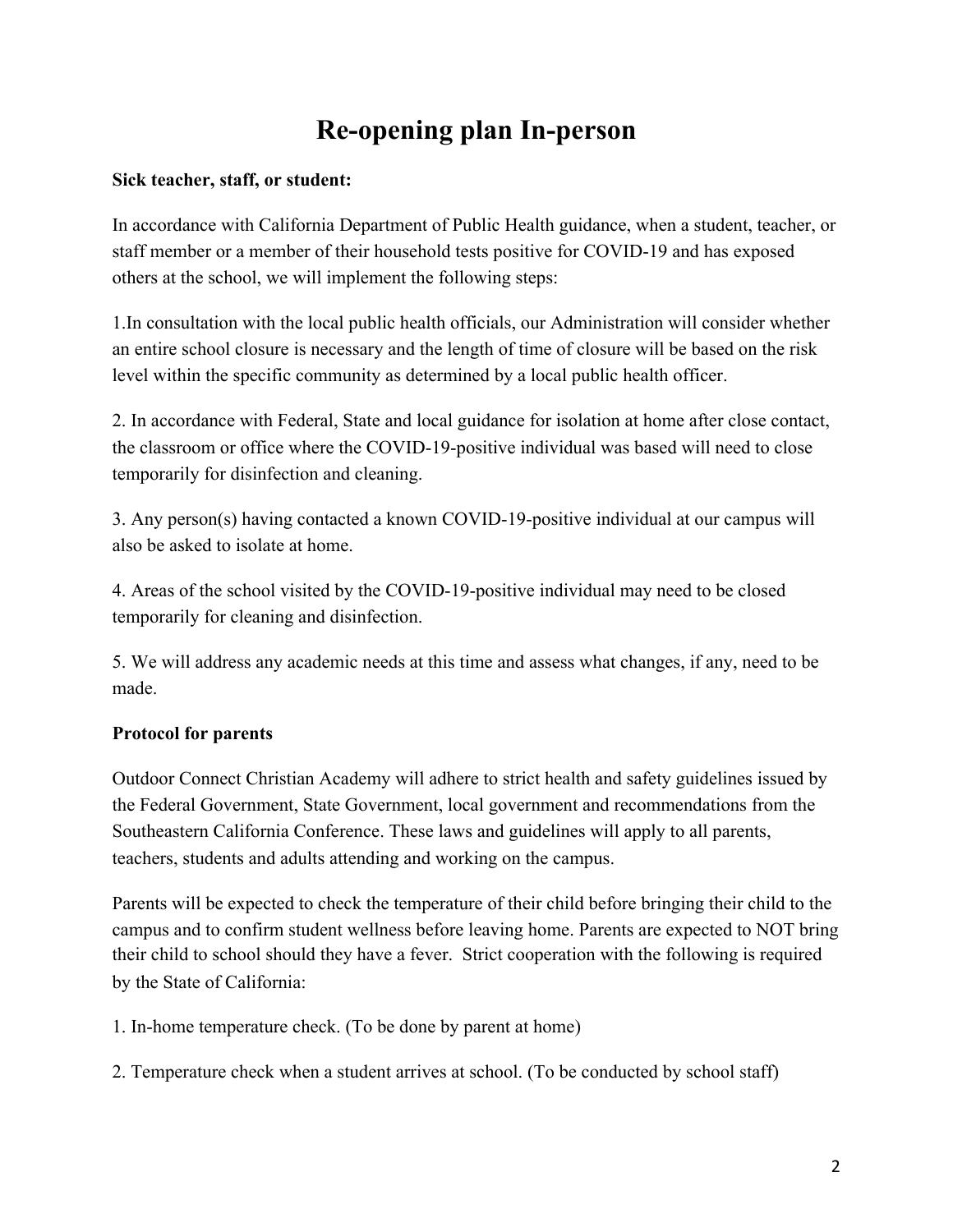3. Mandatory student pick up if a high temperature is detected in student or other symptoms or illness issues (Parent or designated adult will pick child up from school)

We will inform parents of sick students that students are NOT to return until they have met Federal, State and Local laws and guidelines about ceasing home isolation.

#### **Outdoor Connect Christian Academy Protocol**

#### *Before School for Students:*

Our staff will interact with students arriving on campus in symptom screening, visual wellness checks and no-touch thermometer temperature checks. Screening will include verbal completion of a questionnaire with questions regarding fever in the last 24 hours, cough or shortness of breath that is getting worse in last 7 days, having fever, sore throat, muscle pain, vomiting, diarrhea, change in taste or smell, or having been in close contact with someone diagnosed with COVID-19 in the past 14 days. Students with temperatures at or above 100.4 degrees will not be admitted unto campus.

#### *During School for Students:*

Masks are required when arriving to school, while on school grounds and when leaving campus. Every attempt will be made to keep our students 3 to 6 feet apart while on campus. Where we are not able to keep our students 3 to 6 feet apart, masks will be worn and/or dividers will be utilized.

#### **STUDENTS**

| Age                            | <b>Face covering requirement</b> |
|--------------------------------|----------------------------------|
| 4 yrs. of old - $2^{nd}$ Grade | Strongly encouraged              |
| $3^{rd} - 6^{th}$              | Yes! Unless expemt               |

**1.** Keep in mind that we are a micro- school, activities take outdoors, and the limit of students is 12; which makes social distance more feasible. Regular indoor classroom will be used mostly for transitions, bathroom, or severe weather. Indoor classroom will be used implementing required health and safety protocol. To minimize contact with surfaces students will keep all their school supplies, books, toys, soup, tissues, and their own science and gardening equipment contained in their assigned working area and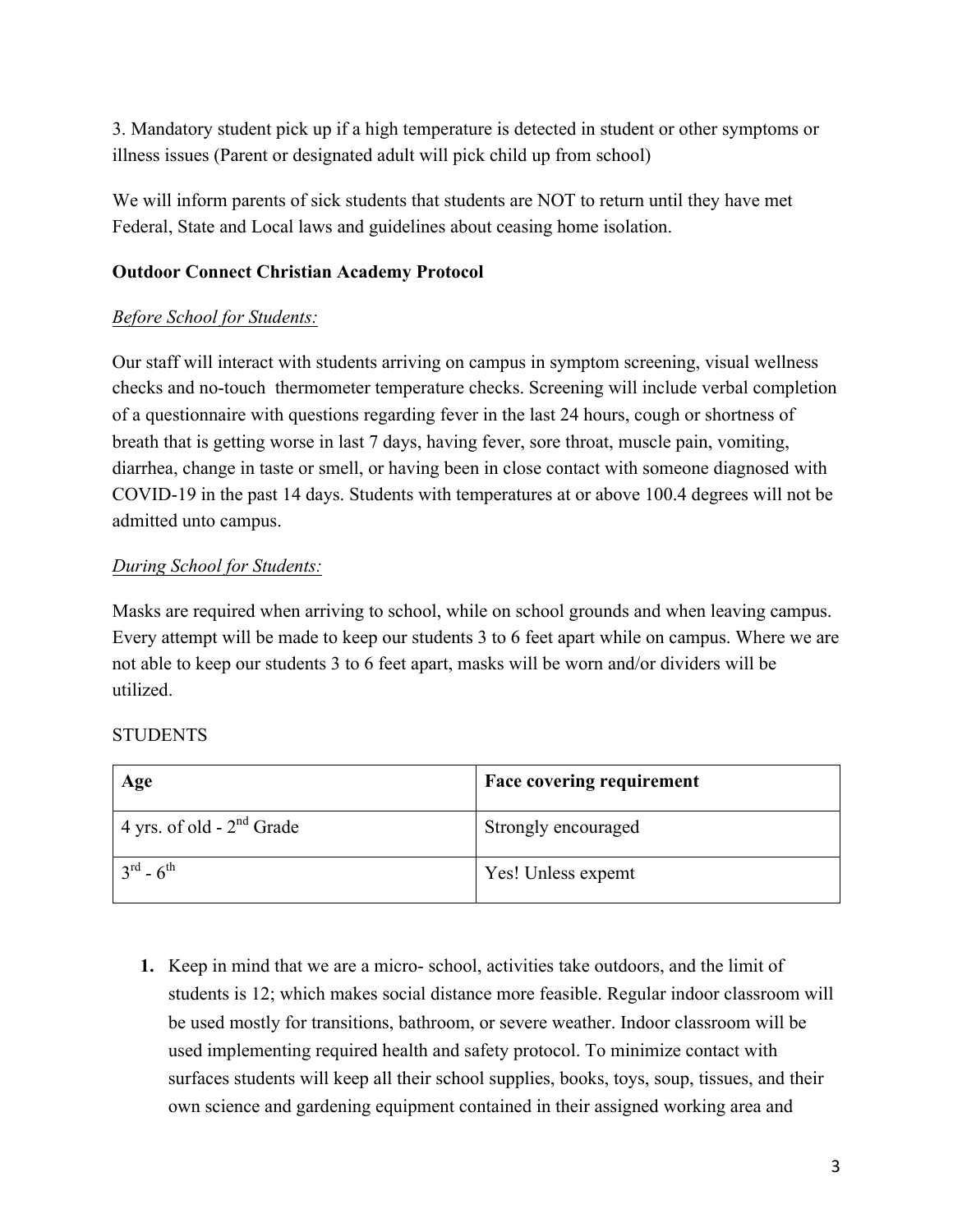portable cubbies. Implementation of stationary and portable washing stations.

Students who develop symptoms of illness while at school will be immediately separated from others right away and moved to an isolated area through which others do not enter or pass. If more than one student is in the isolation area, we will ensure physical distancing.

Any students or staff exhibiting symptoms will be required to immediately wear a face covering and wait in an isolation area until they can be transported home or to a healthcare facility. Students will remain in isolation with continued supervision and care until picked up by an authorized adult.

#### *Health Protocols for Staff:*

According to Center for Disease Control criteria, staff members are expected to wear masks always. Teachers may utilize face shields. We will follow established guidelines for triaging students in the health area of the campus, recognizing not all symptoms are COVID-19 related. All our staff will be required to have their temperature taken upon arrival to campus, prior to starting their work duties.

Periodic wellness checks will be conducted on the children as well as the staff. Staff members who develop symptoms of illness will be sent home or to a medical care facility. The teachers will have emergency substitute plans in place. Staff members who are ill will be advised not to return until they have met Center for Disease Control criteria, along with any local laws and regulation to discontinue home isolation.

#### *Health Protocols for both Students and Staff:*

In addition to screen and temperature checks, students and staff will be expected to wash their hands upon arrival at school, and regularly wash or use the hand sanitizer on their hands throughout the day following the routines set up by each teacher and or the administration. Implementation of stationary and portable washing stations. Teachers will wear Face Shields during group and individual instruction.

#### **ARRIVAL AND DEPARTURE PROTOCOLS**

The following procedures and protocols have been put in place for implementation regarding arrival and departure from school on a regular day: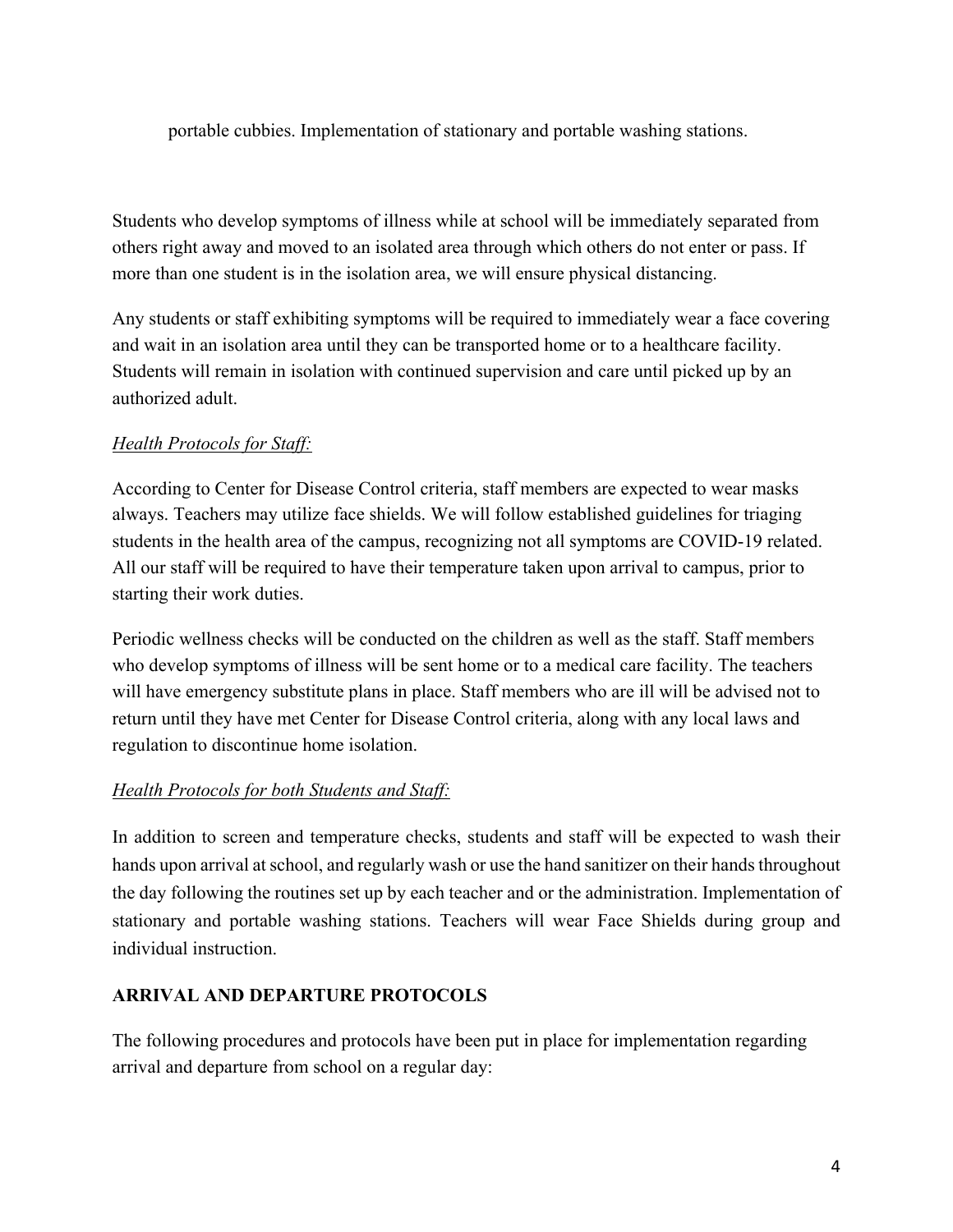Elementary TK-6

1.Arrival at School: When students arrive at school, students are to go to the front gate of the outdoor classroom area where their temperature will be checked. If they don't have a fever, students will be directed to their assigned spot where they will remain with other students under the supervision of a teacher (6 feet apart). If the student has a fever (temperature at or above 100.4o F or 38o C), he or she will need to leave campus immediately. Parents must wait to see that their children are cleared before driving off.

2.End of the Day: Students must remain in the outdoor classroom area until the teacher is alerted that their ride has arrived. Then they may leave. Students must remain on school grounds practicing distancing guidelines and wearing masks until their ride arrives.

3.All students must leave campus by 3:15 pm. No students will be expected to be on campus after  $3.15$  PM

4.Congregating: Students are not to congregate in any location outdoors, and they must maintain the 6-foot distancing guideline and use a face mask at all times.

#### **WHAT ELSE WILL BE DONE TO KEEP THE CAMPUS SAFE FOR MY CHILD?**

- 1. We will discourage sharing of instructional items that are difficult to clean or disinfect.
- 2. We will try to keep each child's belongings separated and in designated and individual storage areas.
- 3. We suggest families purchase a refillable water bottle and label it with their child's name.
- 4. LUNCH TIME Lunch will be eaten outdoors 6 feet apart. All students must bring their own lunch.
- 5. PLAYGROUNDS AND OUTDOOR ACTIVITIES
	- We will provide filling stations to encourage the use of reusable water bottles.
	- We will limit use of shared playground equipment and engage in physical activities that require less contact with surfaces.
	- We will be limiting the number of students using playground or equipment
	- We are suspending use of drinking fountains and instead encourage the use of reusable water bottles.

### **CLEANING AND SANITATION**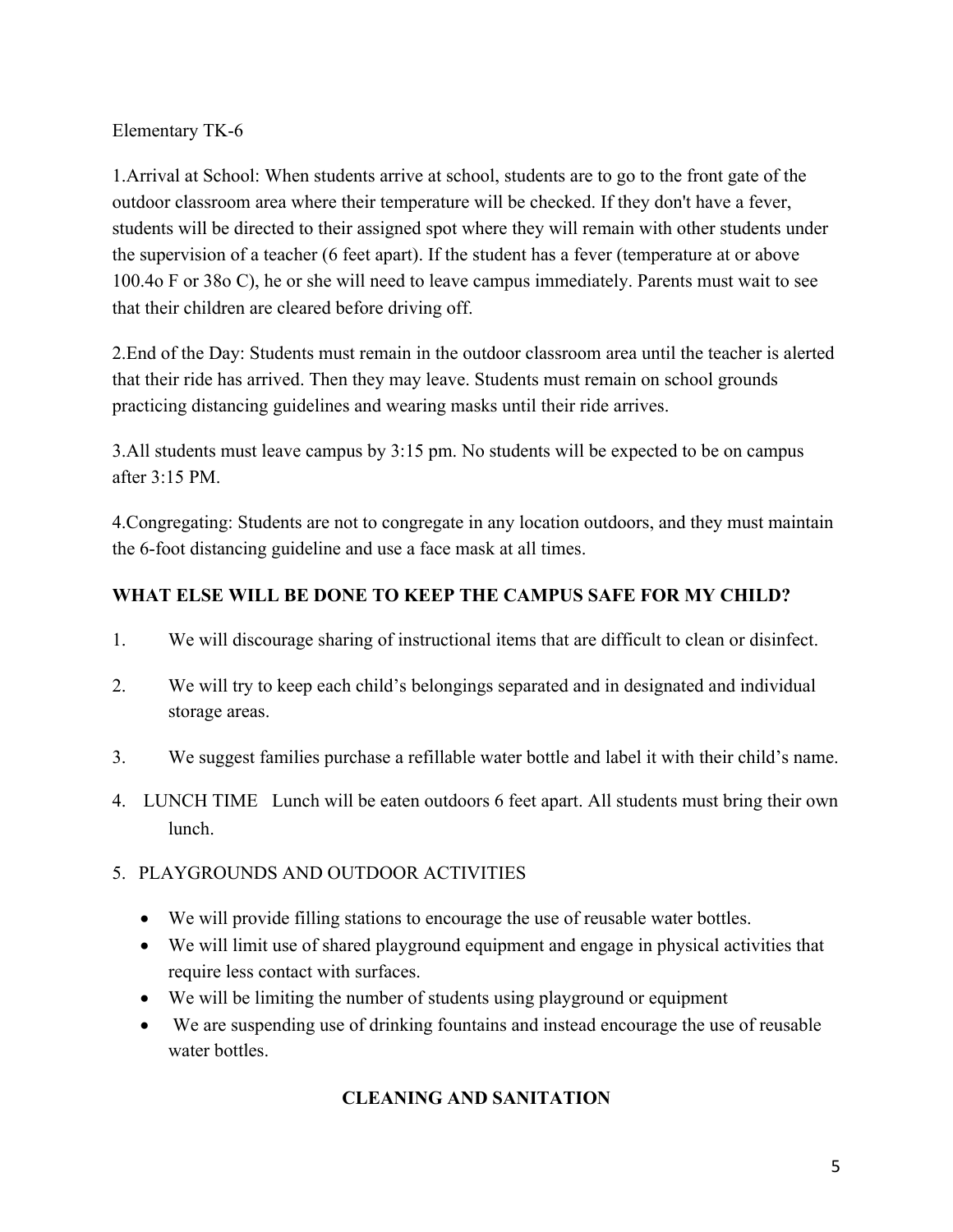- **2.** We will have a daily, upgraded and organized cleaning and disinfecting protocol. This will include frequent cleaning and disinfecting of surfaces following guidance from the Center for Disease Control criteria, along with any local laws and regulations.
- **3.** We will acquire adequate supplies to minimize sharing of high-touch materials and objects and to the extent possible, limit the sharing of art supplies, books, learning aids, electronic devices, toys, and games, but where allowed, we will disinfect between use and have students wash hands before and after use.
- **4.** We will disinfect surfaces between uses, such as: desks, tables, chairs, dividers, keyboards, etc.
- **5.** We will disinfect frequently touched surfaces that include but are not limited to door handles and light switches
- **6.** Classrooms, bathroom, halls, play equipment, and door handles will be cleaned and sanitized every day.
- **7.** Implementation of stationary and portable washing stations

## *FIELD TRIPS*

Tentative plans for activities and trips beginning in 2021 may begin, but no monetary deposits or payments are to be made unless full refunds are possible.

# **SUMMARY:**

- A deep cleaning and regimented cleaning protocol will be implemented in classrooms and facilities
- Students will be screened prior to the start of each school day, increased hand washing routines, the use of masks for your children, follow 3-6 feet social distancing recommendations
- School activities are mostly outdoors practicing social distance
- Staff will receive health checks and practice proper hygiene protocols
- Parents will sign a health protocol agreement to pick up your child immediately upon notification of illness and or fever
- Implementation of washing stations and used of mask

With these things put in place we are expecting to have a great school year under the circumstances. If we begin with the homeschool and virtual program, a letter will be emailed with different policies and protocol. It is our hope that you will give us your continued support as we navigate these uncertain times together as one family. Our goal is always to make progress in meeting the needs of our students and their families who support them. Please feel free to share